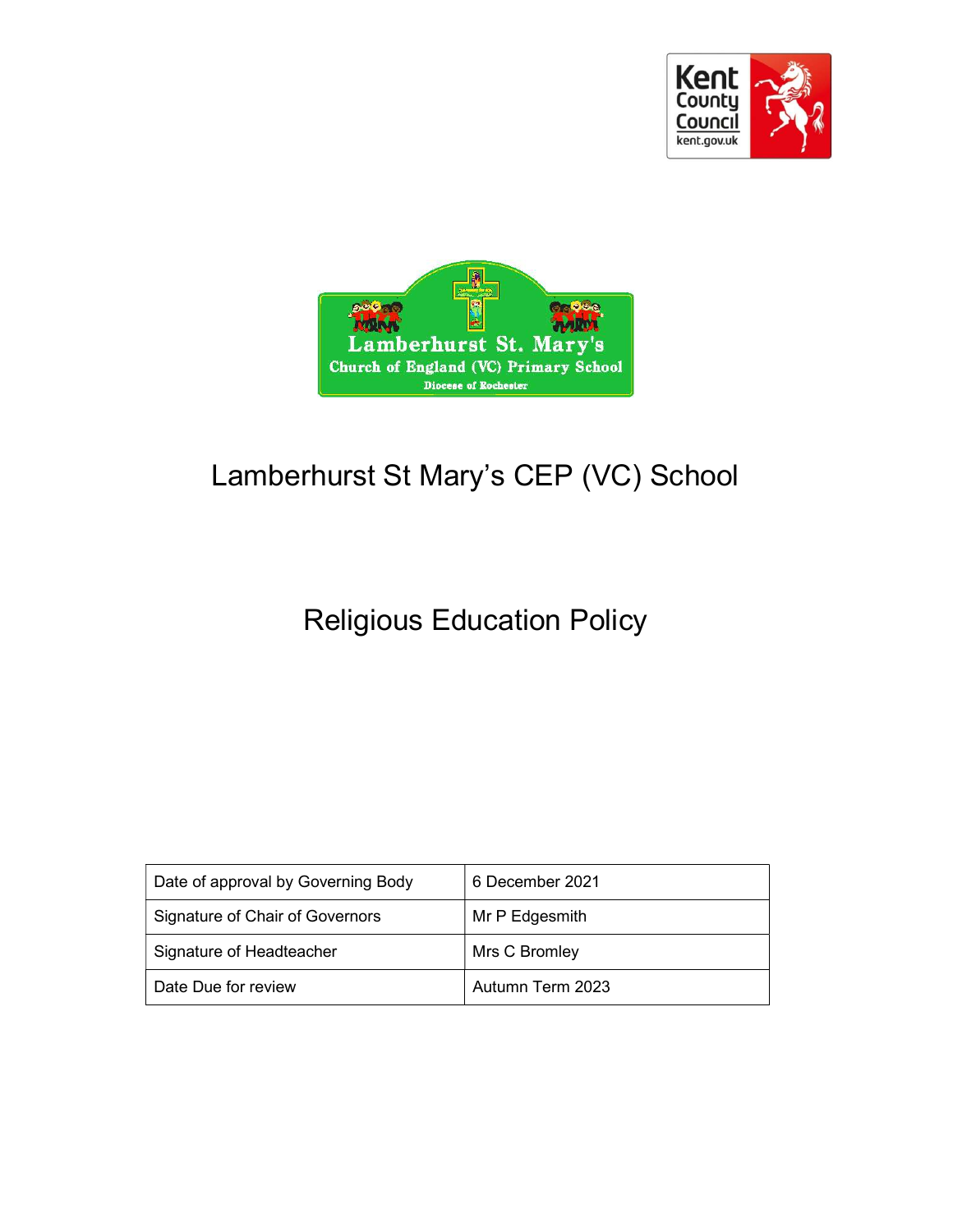## Policy Statement for Religious Education

#### RATIONALE

The Staff and Governing Body at Lamberhurst ST Mary's CEP (VC) School is committed to providing a high quality religious education (R.E.) curriculum, essential to meet the statutory requirement for all maintained schools to teach a broad and balanced curriculum. At the heart of R.E. in our school is the teaching of Christianity, rooted in the person and work of Jesus Christ. There is a clear expectation that as an inclusive community our school also encourages learning about other religions and world views and fostering respect for them.

#### AIMS

- To enable our pupils to know about and understand Christianity as a living faith that influences the lives of people worldwide and as the religion that has most shaped British culture and heritage.
- To enable our pupils to know and understand about other major world religions and world views, their impact on society, culture and the wider world, enabling them to express ideas and insights.
- To contribute to the development of pupils own spiritual/philosophical convictions, exploring and enriching their own beliefs and values and begin to reflect critically and responsibly.
- Appropriate to age, pupils develop religious literacy, beginning to be able to articulate theologically informed and thoughtful accounts of Christianity as a living and diverse faith, developing an informed and respectful attitude to religions and world views in their search for God and meaning, begin to engage in meaningful and informed dialogue with those of other faiths and those of none.
- To develop a wide range of higher level skills such as enquiry, analysis, interpretation, evaluation and reflection to deepen their understanding.

#### CURRICULUM

R.E. is taught from Year R – Year 6 following the Rochester Diocesan Plans which are based on SACRE. This is supported by the 'Understanding Christianity' Scheme of Work and provides a challenging and robust curriculum based on an accurate theological framework.

R.E. lessons draw on the richness and diversity of religious experience, within a pedagogy that instils respect for different views and interpretations. Dialogue and theological enquiry takes place, allowing our pupils to deepen their understanding of core religious concepts and world views. R.E. teaching helps pupils to think about the relevance of ideas to their own lives and also makes a positive contribution to SMSC development.